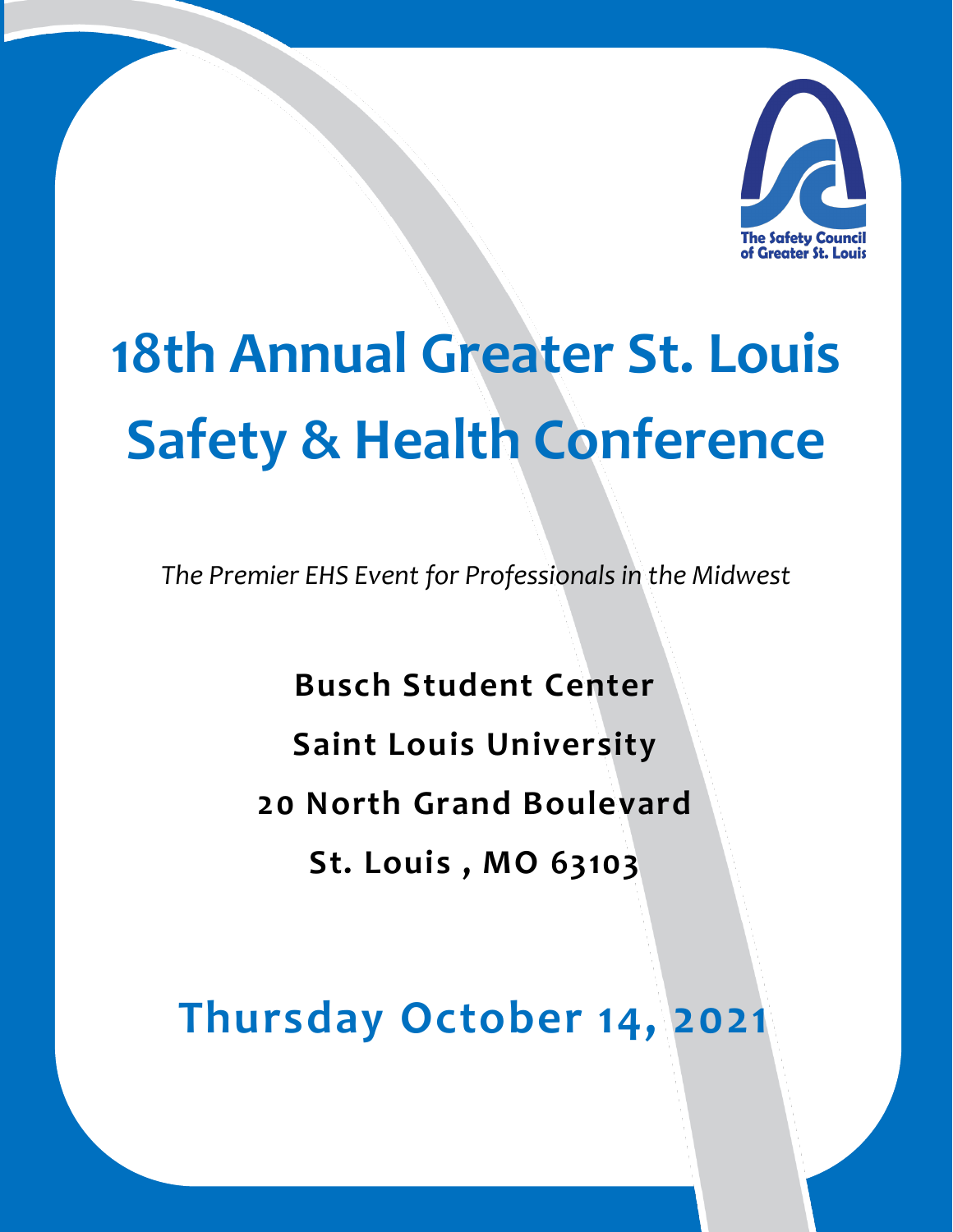#### **Keynote Speaker: Marc Braun**

Past President, Cambridge Air Solutions, *The Courage Factor: Creating a Culture Where Every Single Person is Engaged Every Single Day* 



Marc will share the daily habits of Cambridge Air Solutions, a local manufacturer, which under his 13 years of leadership has become well known for its incredibly engaged culture. Learn the connection between personal courage to overcome fear, encouraging your team to overcome theirs, building a culture of continuous improvement, and the connection between these factors and Safety and Health.

Marc will walk through the process: Accepting the brutal reality of the current condition. Creating a daily habit of "Fixing What Bugs You". Sharing improvements using video to inspire and encourage others.

#### About Marc:

Marc has a strong vision for creating a world where business is a force for good. He believes that the growth of an organization comes from the growth of every individual and is inspired most when he sees human genius at the floor level of a company being "unlocked and unleashed". With a background in chemical engineering and 27 years serving at every level of the organization, from line-worker to President, he shares his experience, strength and hope with others. Marc currently serves as the Chairman for the Association for Manufacturing Excellence where over 4000 manufacturing leaders unite to create a manufacturing renaissance through enterprise excellence and people-centric leadership. In addition to his first-hand experience as a successful leader in one of the most studied mid-size manufacturing organizations, Cambridge Air Solutions, he's also a certified coach in the Marshall Goldsmith Stakeholder Centered Coaching Model Program. He works with successful C-suite executives who are committed to becoming even better leaders. He lives in St. Louis with his wife Melanie, where they raise their 3 boys and enjoy welcoming other bonus kids from around the world into their home.

# **Conference Agenda**

| 7:15 a.m. to<br>$8:00$ a.m. | Conference Check-In<br>& Registration<br>Lower Level, Busch Student |
|-----------------------------|---------------------------------------------------------------------|
|                             | Center (north end near<br>coffee shop)                              |
| 8:00 a.m. to<br>8:15 a.m.   | <b>Opening Remarks</b>                                              |
| 8:15 a.m. to<br>$9:15$ a.m. | Keynote Speaker<br><b>Bob Chapman</b>                               |
| 9:15 a.m. to<br>$9:45$ a.m. | <b>Exhibitor Viewing</b>                                            |
| 9:45 a.m. to<br>10:45 a.m.  | <b>Breakout Session I</b>                                           |
| 11:00 a.m. to<br>12:00 p.m. | <b>Breakout Session II</b>                                          |
| 12:00 p.m. to<br>1:00 p.m.  | Lunch (provided)                                                    |
| $1:00$ p.m. to<br>2:00 p.m. | Breakout Session III                                                |
| 2:00 p.m. to<br>2:30 p.m.   | <b>Final Exhibitor Viewing</b>                                      |
| 2:30 p.m. to<br>3:30 p.m.   | <b>Breakout Session IV</b>                                          |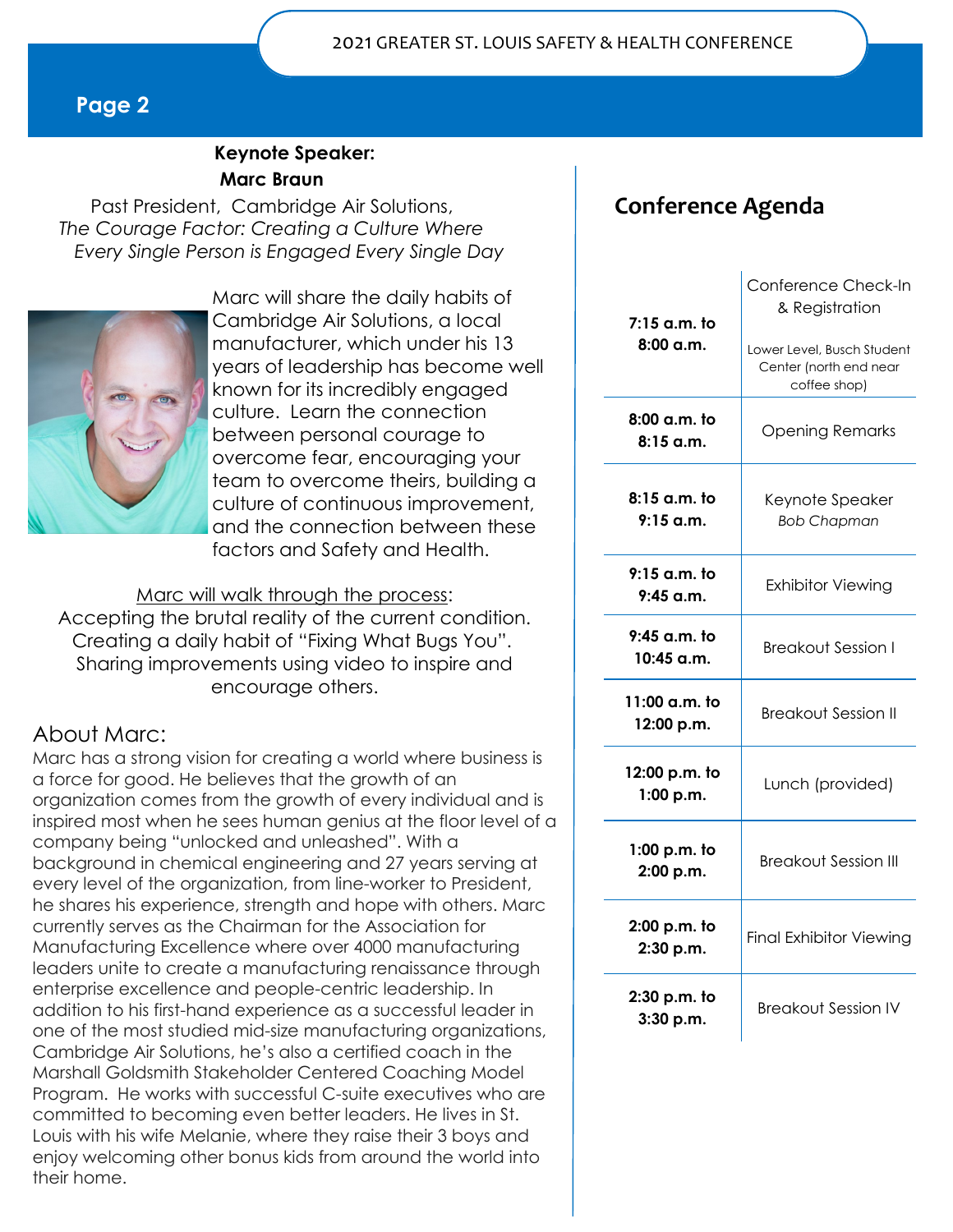### **Exhibitor Viewing 9:15 a.m. — 9:45 a.m. Breakout Session I 9:45 a.m. — 10:45 a.m.**

#### **COVID: Past, Present, and Future. A Panel Presentation**

**AJ Gajdosik,** *Senior Loss Control Representative, Acuity Insurance*

**Scott Honer***, Senior Loss Control Representative, The Daniel and Henry Company* 

**Steve Richardson,** *Safety Director, The UP Companies*

**TJ Callahan,** *Safety Director, Wilson Manufacturing*

Covid reared its ugly head and greatly affected how we work. How have companies addressed Covid, how have they prepared for future pathogens and what programs/policies/procedures have they put in place to address these issues. Representatives of small, medium, and large companies in manufacturing, office, and construction will be present. There will be plenty of opportunities to ask questions. This is a great opportunity to get real -life examples of what worked and what didn't from top safety professionals.

#### **Fall Protection: Construction and General Industry**

**Dave Barklage,** *President, Midwestern Safety Equipment Company* 

Walking and working surfaces, dropped objects, and safeguarding difficult situations with potential fall risk. Dave will give practical tips for compliance and current best practices.

#### **Managing an OSHA Inspection**

**Mike Minicky***, Safety Consultant, MSM Safety Management*

OSHA's at the door - would your company know how to respond?

Learn some of the best ways to prepare, your rights and responsibilities, and strategies to ensure your best outcome.

Presentation Learning Objectives:

- When would OSHA visit your business?
- When can you legally turn them away?
- What documents will OSHA review?
- What documents should you provide?
- How can you best handle the course of the inspection?
- How can you effectively mitigate any citations or penalties?

#### **Missouri Workers' Compensation Legal Update**

#### **Chris Archer***, Managing Partner, Archer & Lassa LLC*

What are the current trends from the Missouri Labor and Relations Commission and the Missouri courts of appeal? Is COVID a compensable occupational disease? Is an accident that occurs at a home office compensable? What is the Second Injury Fund and how broad is their liability now for permanent total disability? Presentation Learning Objectives: Policies to implement to reduce your workers' compensation exposure: safety penalties; intoxication penalty and defense; TTD exposure policies; accident investigation.

#### **Substance Use Updates: View from Lived Experience: A Panel Presentation**

#### *Archway Professionals, The Archway Institute*

How can I help? What can I say? What am I brave enough to say? This panel will provide insights into their lived experience leading to success in addressing their substance use. Providing insight into catalysts and what actions and words can make a difference when encountering someone struggling with substance use.

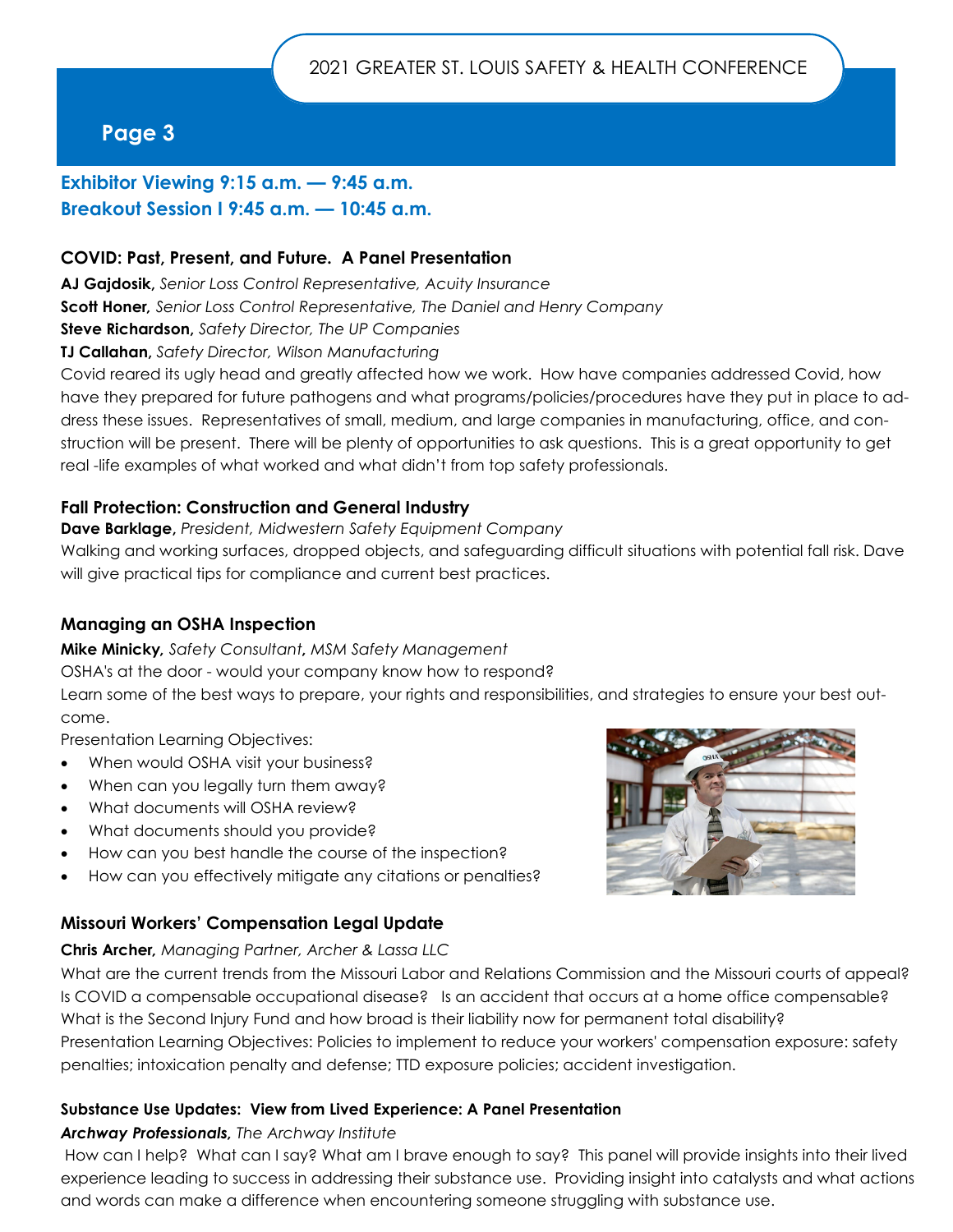#### **Breakout Session II 11:00 a.m. — 12:00 p.m.**

#### **A Panel Discussion on the Safety Benefits of OSHA Partnerships with General Contractors and Supported by Labor Unions on Large Jobsites**

**Bo Cooper***, Safety Director***,** *Alberici Constructors, Inc.* 

**Austin Johnson,** *Safety Director***,** *Sachs Electric Company* 

**Bill McDonald,** CSP, *OSHA Area Director, Greater St. Louis* 

**Rob Miller***, Vice-President of Safety, L Keeley Construction* 

**Steve Miller,** *Regional Vice-President of Safety, McCarthy Building Companies* 

**Ryan Key,** *Instructor, Carpenters Training Center, St. Louis* 

Join our panelists as they discuss the safety benefits of OSHA partnerships. General Contractors representatives will detail the safety elements positively affected on large job sites as a result of these partnerships. Compliance with Federal OSHA Standards is not only met but exceeded resulting in fewer near misses, First Aid incidents, recordable injuries, and material/property damage. Our panelists will share key elements of coordination and insight from each of their job site perspectives stressing the value of maintaining these partnerships throughout the length of the project.

#### **Crisis Management Plan**

**Scott Honer***, Senior Loss Control Representative, The Daniel and Henry Company*  Join Scott as he parlays from the COVID panel presentation into the essential ingredients needed for an efficient and all-around effective crisis management plan.

#### **Environmental Sustainability: A New Look**

**Dennis Pivin***, V.P. Environmental, Health, Safety, and Security, Aegion Corporation*  Environmental sustainability programs incorporate a variety of strategies to increase the efficiency of operations and ultimately the bottom line while improving employee morale and public image. Learn about strategies you can implement in your workplace.

#### **Foundations for Safety Leadership in Residential Construction**

**Bradley Evanoff,** MD, MPH, Professor of Occupational and Environmental Medicine, Washington University **Anna Kinghorn,** MA, Research Coordinator, *Washington University* 

This presentation will describe the Foundations for Safety Leadership in Residential Construction (FSL4Res) program, which teaches foremen six critical leadership skills for creating a stronger job site safety climate. Through their leadership roles, construction foremen play a critical role in improving safety performance, particularly in residential construction. Many foremen have received no formal training in safety leadership. In collaboration with the St. Louis Carpenter's Joint Apprenticeship Program and several regional contractors, the FSL4Res has adapted the existing, successful Foundations for Safety Leadership program to address the unique hazards and training needs of residential construction, with the goal of reducing falls and other injuries by improving leadership skills. The FSL4Res will soon be freely available to safety trainers for use in teaching and developing safety leadership skills among residential foremen and other site supervisors.

#### **Medical and Legal Considerations for Injured Workers**

**Dr. Luke Choi,** *Orthopedic Surgeon, The Orthopedic Center of St. Louis* 

**Michael Banahan,** *Attorney, Evans & Dixon Law Office* 

A medical outline regarding addressing causation and treating injured workers and the legal perspectives throughout the case. Presentation Learning Objective: Providing insight and understanding of the medical and legal views during a workers' compensation case.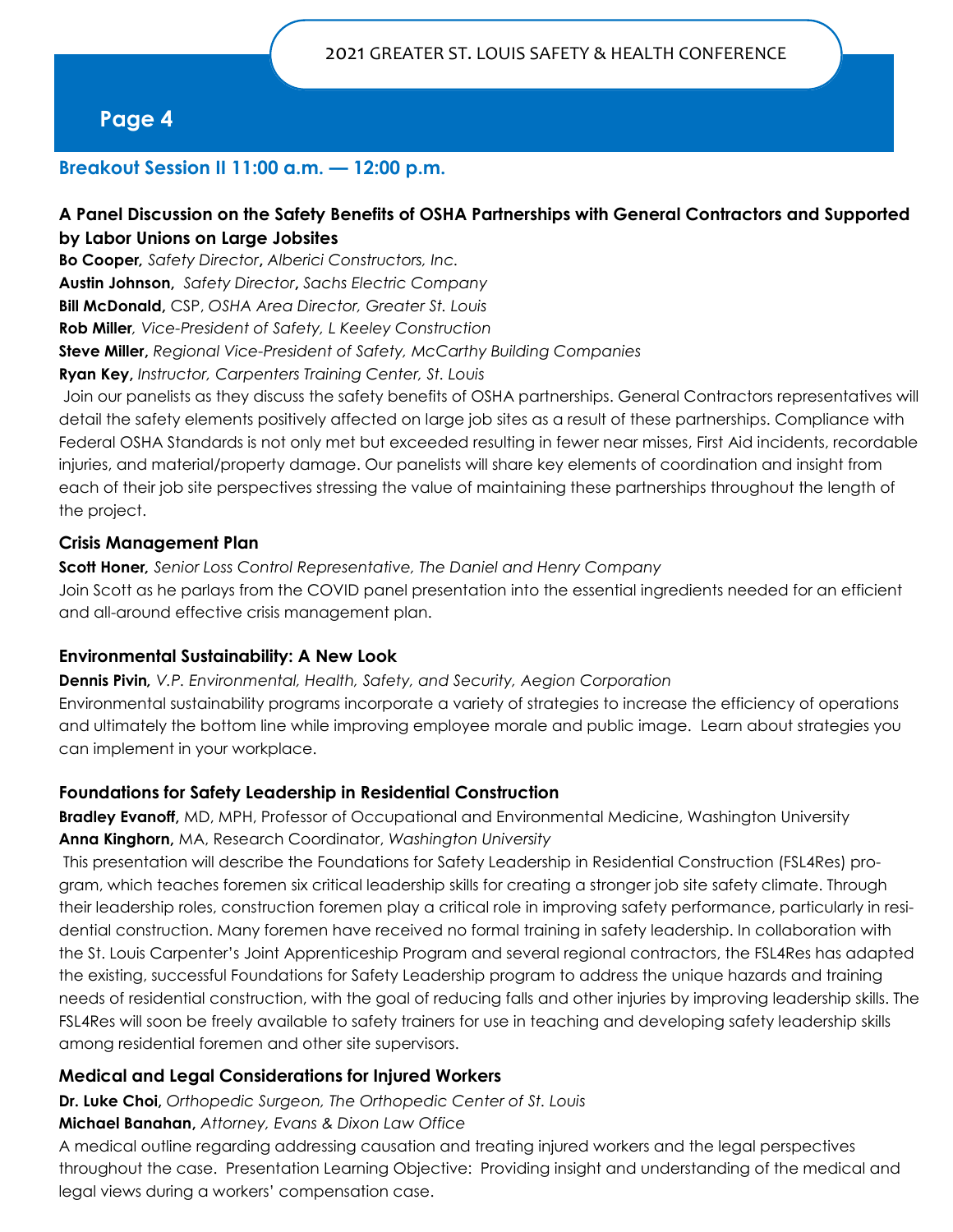## **Exhibitor Viewing 12:00 p.m.- 1:00 p.m. Lunch (Provided) 12:00 p.m. — 1:00 p.m. Pianist Tom Lawrence and Frank Phillips Breakout Session III 1:00 p.m. — 2:00 p.m.**

#### **Controlling 'Work from Home' Hazards VIRTUAL**

**Mark Woodard,** *Sr. Safety and Risk Trainer, Missouri Employers Mutual* 

After almost two years of responding to the pandemic, many companies have permanently adopted the work-from-home environment. This session discusses how to successfully adapt your employer safety policies and workers compensation plans to keep all work-from home employees safe, healthy, and injury-free. We'll discuss strategies and tactics that help your team work in control of these hazards in an environment that isn't observed or audited.

#### **Mindfulness: Not Just for Gurus Anymore!**

#### **Coke Hennessy***, Mindfulness Trainer*

Join Coke to gain a deeper understanding of mindfulness, awareness and equanimity, exploring ways to deal with thoughts and emotions, recognizing and freeing ourselves from our "story telling mind," nurturing selfcompassion, and enhancing our resilience. Coke makes this an experiential presentation putting mindfulness into practice.

#### **NFPA 70E**®

#### **David Ritter,** *President***,** *Ritter Safety & Facility Support*

The risks of shock, electrocution, arc flash, and arc blast are a significant health and safety concern in the workplace. Many electrical incidents could have been prevented through compliance with the latest safety codes and



standards. NFPA 70E®, Standard for Electrical Safety in the Workplace®, is a critical document to help provide a working area for employees that is safe from unacceptable risk associated with the use of electricity in the workplace. Join an "electrifying" presentation on what's changed in this standard, what you and your company are required to do, and the relationship between this standard and OSHA standards.

#### **Recordkeeping Made Simple**

#### **Leland Darrow***, Consultant, HAZARDSGONE, LLC*

Leland will cover the major portions of the recordkeeping standards and highlight the major mistakes that recordkeepers make. He will also cover the importance of properly completing the OSHA Form 301, Injury and Illness Incident Report.

#### **Selling Safety to the C Suite, A Panel Presentation**

**Shana Lawson***, EHS Manager, SKF Lubrication Management-Americas*  **Ray Boehm***, Senior Vice President, Risk Management, Keeley Companies*  **Dennis Pivin***, V.P. Environmental, Health, Safety, and Security, Aegion Corporation Sheila Schmidt, Safety Risk Consultant, Missouri Employers Mutual* 

Our Panel will present proven and effective strategies for the successful sale of safety programs to the csuite. They will also share why this is so important and useful to the safety culture within any size organization. Be sure to bring your questions or email them ahead of time as there will be time for questions and interactions.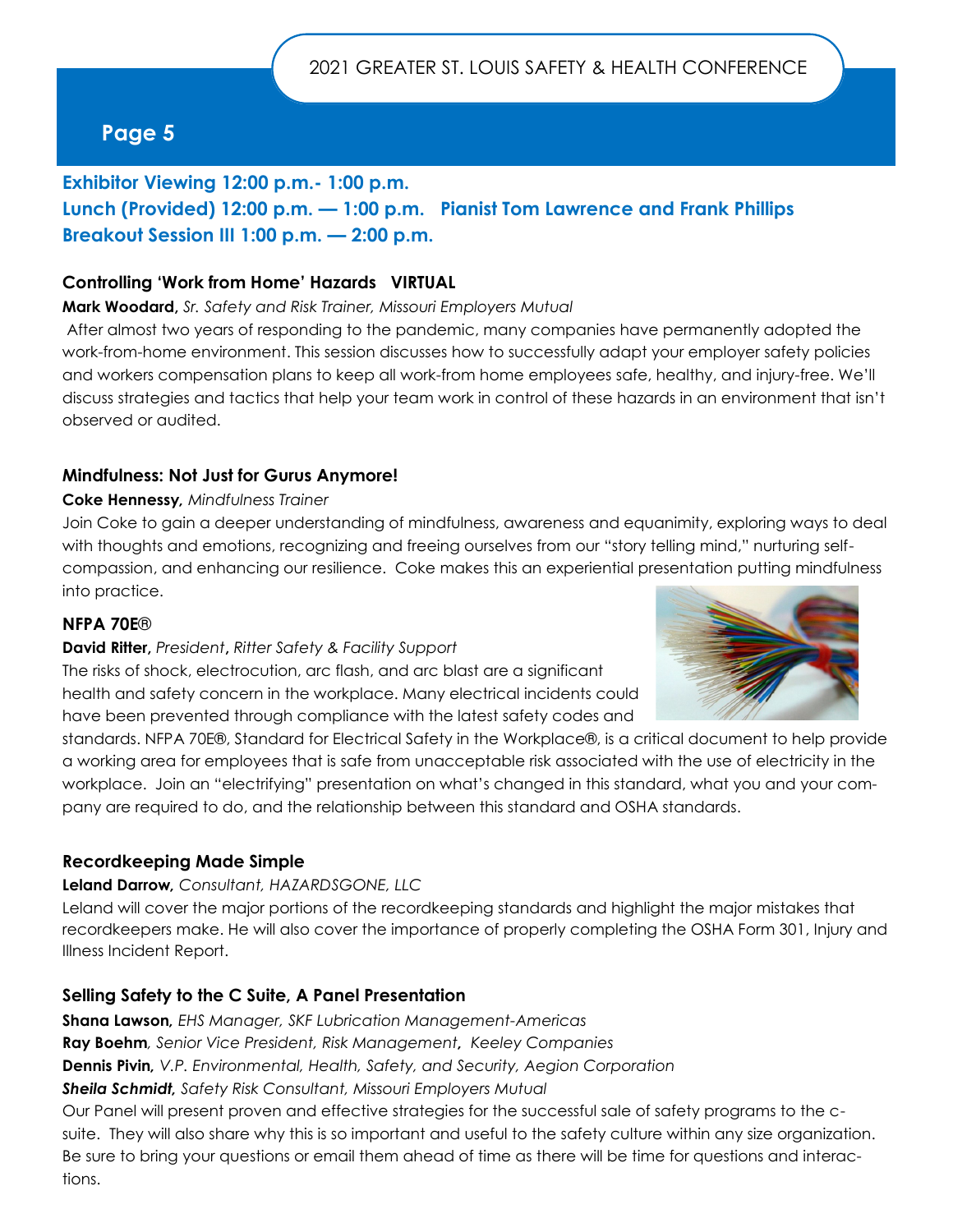#### **Breakout Session IV 2:30 p.m. — 3:30 p.m.**

#### **Machine Guarding Preventing Incidents of Recordable Amputations VIRTUAL**

**Dave Bierman,** *President, Dave Bierman, LLC* 

Dave will discuss the behavior-based factors leading to increased rates of amputations. He will also share useful proven safety elements to add or create an addition to your existing program that includes adequate assessment and remediation to eliminate amputations.

#### **Today's Marijuana and How it Affects the Workplace: VIRTUAL**

#### **Bill Judge***, Member, Drug Screening Compliance Institute*

Over half the states have legalized marijuana in some form. Some states restrict employer action. This presentation will review the state laws and what restrictions may impact you.

Presentation Learning Objectives:

- Understand an overview of current state laws authorizing marijuana use.
- Recognize that state rules differ.
	- See how your state limits your actions.
	- Recognize how your policy should change.
	- See the value of job descriptions.

#### **OSHA Overview**

**Bill McDonald,** CSP, *OSHA Area Director, Greater St. Louis*  Stay up to date with the latest trends and happenings at OSHA in our region and beyond.

#### **Why Communication is Critical for a Safety Professional**

**Matt Cowell***, Director of Safety, Emery Sapp & Sons, Inc.* 

We live in an over-communicated society, so as a safety professional is your message is being heard. When someone says communication, the first thing you may think about is speaking words to another person or sending an email.

Proper communication and safety go hand in hand. If there is no communication for a given work task then safety is also missing.

In this session you will learn some common tools for communicating a safety message:

- Training and delivering a message using individual styles.
- Developing visual JSA's to communicate a job task and the associated hazards of each step.
- Safety meetings or toolbox talks and why we should make them more visual
- .• Teachable moments using labels, message boards, or visual cues.

# **Thank You For Attending**

#### **Certificates with CEU's listed will be put outside of the Exhibit Hall after the final session**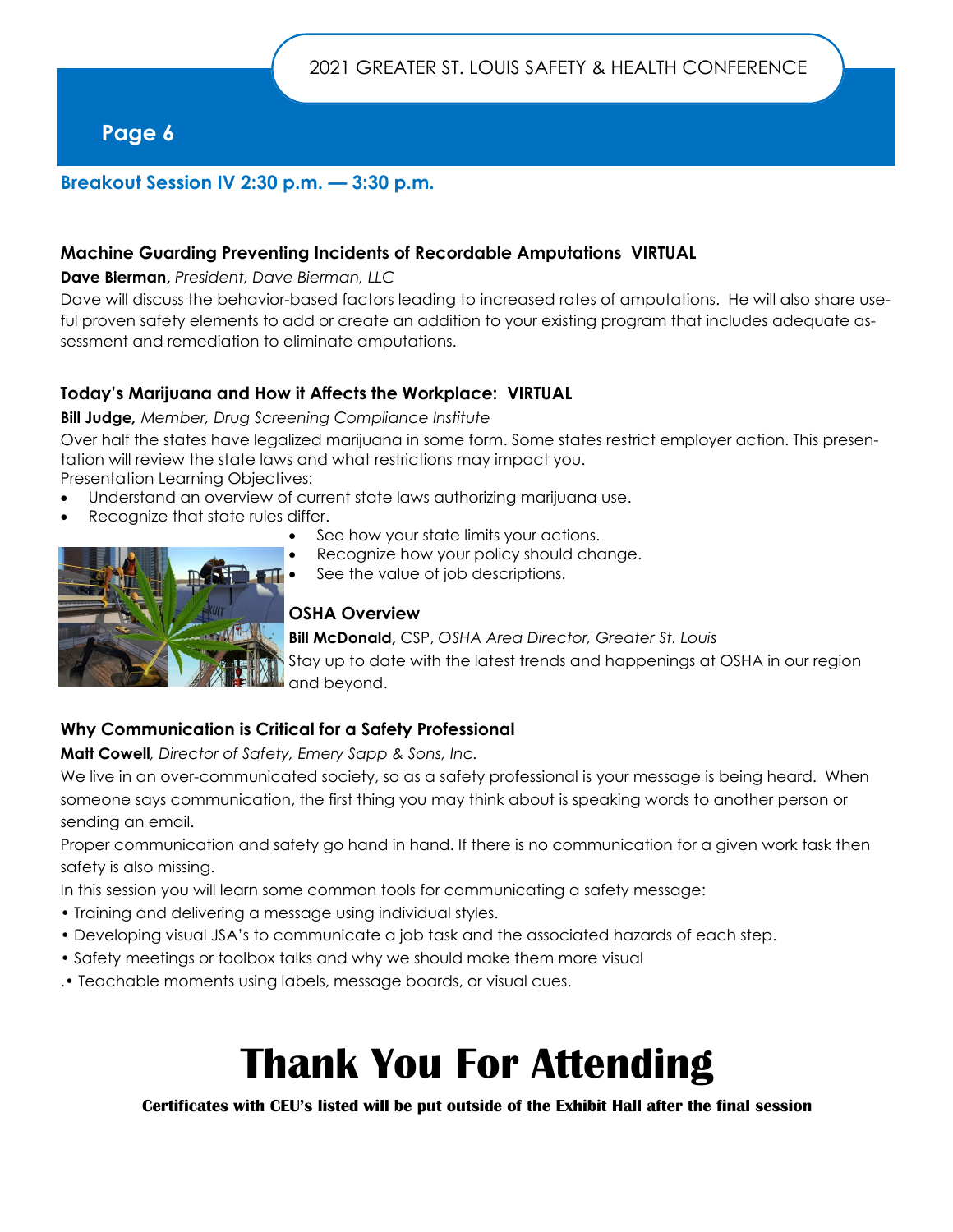# **October 14, 2021 Conference Registration**

**\$180.00**

**Conference Walk-in Registration: \$250**

**ZOOM: If you would like the ZOOM Option Please Write it in Under Special Accommodations** 

**Cancellation Policy:** A full refund, less a \$50 processing fee per registration, will be granted if notification is received prior to October 1st. All cancellations made after October 1st are subject to full conference fees. We will be following CDC guidelines and those of Saint Louis University during the conference

| Company Name <b>company of the contract of the contract of the contract of the contract of the contract of the contract of the contract of the contract of the contract of the contract of the contract of the contract of the c</b> | Company Size                                                                                                                   |
|--------------------------------------------------------------------------------------------------------------------------------------------------------------------------------------------------------------------------------------|--------------------------------------------------------------------------------------------------------------------------------|
| Name(s) and the contract of the contract of the contract of the contract of the contract of the contract of the contract of the contract of the contract of the contract of the contract of the contract of the contract of th       |                                                                                                                                |
|                                                                                                                                                                                                                                      |                                                                                                                                |
|                                                                                                                                                                                                                                      |                                                                                                                                |
|                                                                                                                                                                                                                                      |                                                                                                                                |
|                                                                                                                                                                                                                                      |                                                                                                                                |
|                                                                                                                                                                                                                                      |                                                                                                                                |
| To ensure space availability,<br>Please select one topic for each<br>session for each attendee.                                                                                                                                      | If you are attending the conference and paying with a<br><b>credit card</b> , please complete the online registration form at: |
| <b>Session I:</b>                                                                                                                                                                                                                    | http://www.stlsafety.org/conference-registration                                                                               |
| COVID: Past, Present, and Future, Panel<br><b>Fall Protection</b><br><b>Managing an OSHA Inspection</b><br>Missouri Workers' Compensation Update                                                                                     | If you are attending the conference and paying with a<br>company check, please contact:                                        |
| _Substance Use Updates, Panel<br><b>Session II:</b>                                                                                                                                                                                  | accounting@stlsafety.org                                                                                                       |
| Coordination of Safety, Large Job Site<br><b>Crisis Management Plan</b><br><b>Foundations for Safety Leadership</b><br><b>Medical &amp; Legal Considerations for Injured</b><br><b>Session III:</b>                                  |                                                                                                                                |
| Controlling Work From Home Hazards<br>Mindfulness: Not Just for Gurus Anymore!<br>NFPA 70E<br><b>Recordkeeping Made Simple</b><br>Selling Safety to the C Suite<br><b>Session IV:</b>                                                |                                                                                                                                |
| <b>Machine Guarding VIRTUAL</b><br>Medical Marijuana<br><b>OSHA Highlights</b><br>Why Communication is Critical in Safety                                                                                                            |                                                                                                                                |
|                                                                                                                                                                                                                                      | <b>The Safety Council</b><br>of Greater St. Louis                                                                              |